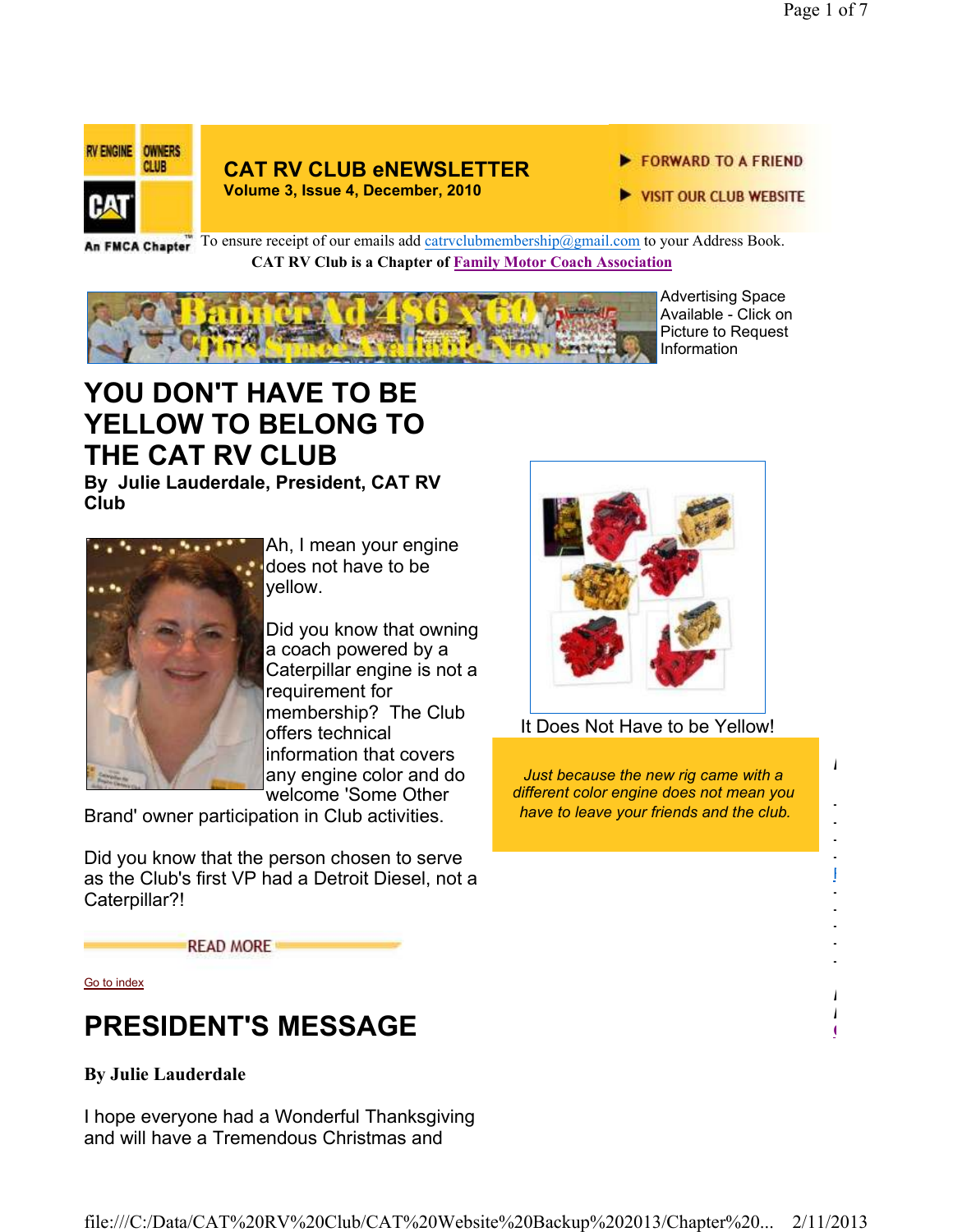New Year! This has been an exciting year and I look forward to working with all of you in 2011. We have many opportunities for the new year with the extension of the "dozen" program. I hope everyone in the club will do their best to add at least one new member to FMCA. I know this a challenge to all, so let's see how many we can add!

Roy Mueller, Alt. National Director of Beaver Ambassador Club, has asked for our help with security volunteers at Perry, GA in March. If you are attending this convention, please contact Roy at <carolroy30@aol.com> with the following information as soon as possible:

Name FMCA # Phone # Email address

Everyone will have some shifts to work but Roy has promised not to place any CAT members in a shift where they cannot attend the CAT meetings. How about it CAT Club, can we step up to the plate and help Roy out at this convention?

**Go to Index**

# **FMCA NEWS: PRESIDENT RESIGNS; ONE INTERNATIONAL RALLY IN 2012!**

**By Al Vormittag, National Director and Kathe Letullé, Alternate National Director**



Since the 2010 summer FMCA International Convention in Redmond, OR, several significant changes have occurred. It is with sadness that we report, because of health concerns, Charlie Shrenkel has resigned as FMCA National President. He was a great President and did a wonderful job for us. Please keep Charlie and his family in your thoughts. Judy Czarsty will replace him until an election is held. She is the current



Vice President and we know she will do a very good job.

The Governing Board requested the Executive Board to consider only one FMCA International Convention per year. In response to this request, the 2012 Spring International Convention in Pomona, California has been canceled. There are plans for a Spectacular 2012 Summer International Convention. It is anticipated this action will have positive budget implications. That change plus information on attendance at upcoming Area Rallies will assist the Executive and Governing Boards in future decision making.

Hope everyone has a very Merry Christmas and a Wonderful Healthy New Year.

Go to Index

# **THE CAT RV CLUB TECHNICAL WEBSITE... RADIATOR**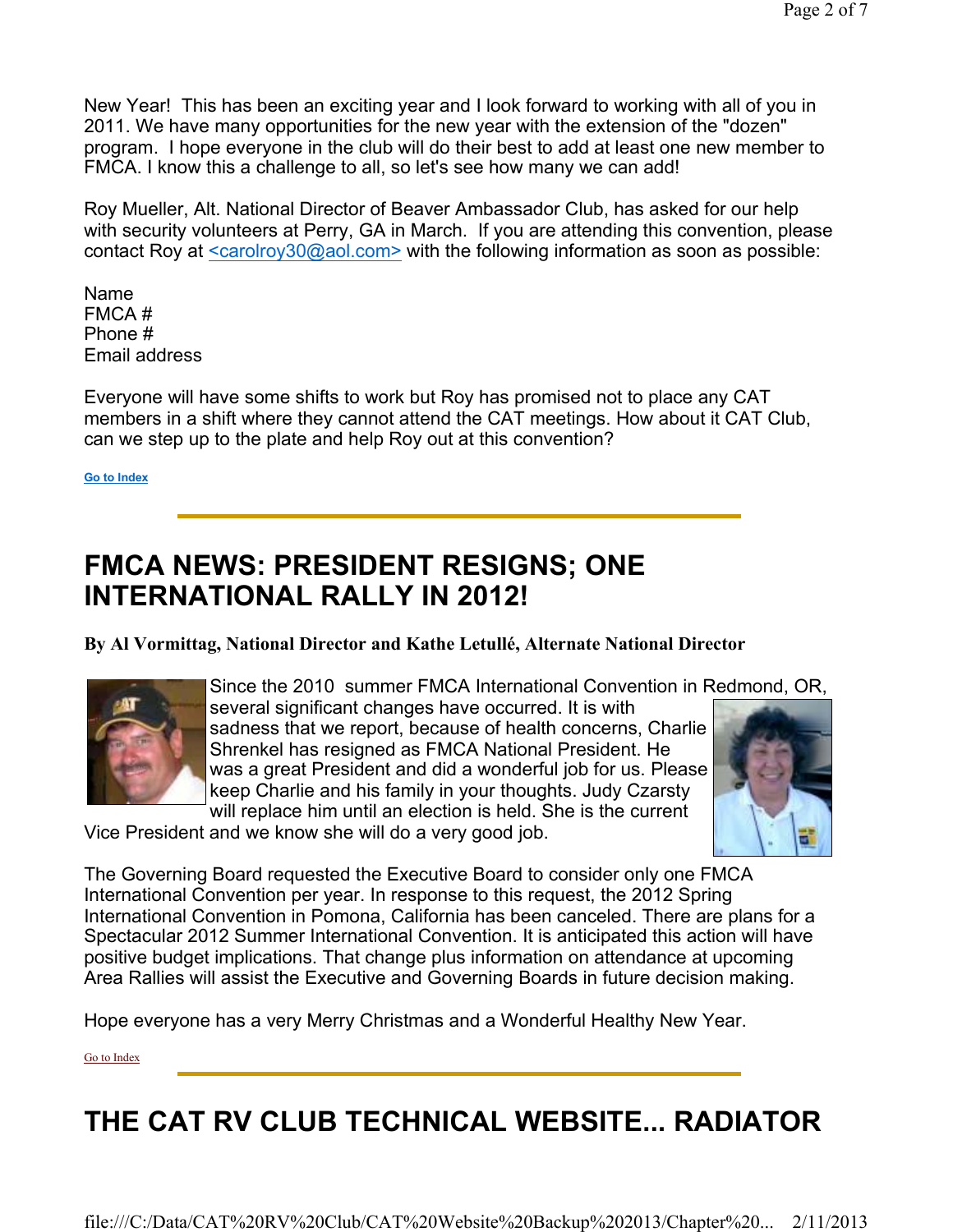# **"HEALTH" AND ROAD SALT**

### **By Brett Wolfe, Vice President, Technical and Yahoo Discussion Group Moderator**

The CAT RV Club (AKA Caterpillar RV Engine Owners Club) has two Websites:

1. First, the Club's Website: http://catrvclub.org/

2. Second, the Club's Technical and Discussion Website which is hosted by Yahoo: http://autos.groups.yahoo.com/group/CATRVClub/



If you don't already participate in the Club's Technical and Discussion Website, you might join us - there are over 13,700 posts as well as some great Files - all about maintaining your Caterpillar engine and coach issues related to it. It is a Yahoo group, so you do need to sign up, but there is no cost and no junk emails are generated from it. The easiest way to sign up is to submit your email address in the space provided below.

Subscribe to CATRVCLUB

enter email address  $HOC$ Groups **Join Now!** 

Powered by us.groups.yahoo.com

### **RADIATOR HEALTH AND ROAD SALT**

OK, on to a timely subject. Here is the post: "Radiator Failure: The radiator on our 2001 DSDP failed on our way home from Thanksgiving due to corrosion of the aluminum." Click here to read the post: http://autos.groups.yahoo.com/group/CATRVCLUB/message/13772.

Road salt and other chemicals used to melt snow and ice are very harmful to both aluminum and steel radiators and CAC's (CAC's are also known as inter-coolers and aftercoolers). So, what can you do to keep from spending big bucks (\$3,500 in the above post)? At your first opportunity after driving through an area where road salt or other chemicals were used, hose out the CAC and radiator with a water hose. Remember,....

**READ MORE** 

Go to Index

# **CAT RV CLUB EXTRAVAGANZA IN FLORIDA**

#### **by Brent Lauderdale, VP Rally Coordinator**



Come join us, where unpretentious metropolitan style meets stunning natural beauty, in Jacksonville. The area captures the essence of a lifestyle and landscape reflecting the real Florida. Discover the heart of the city and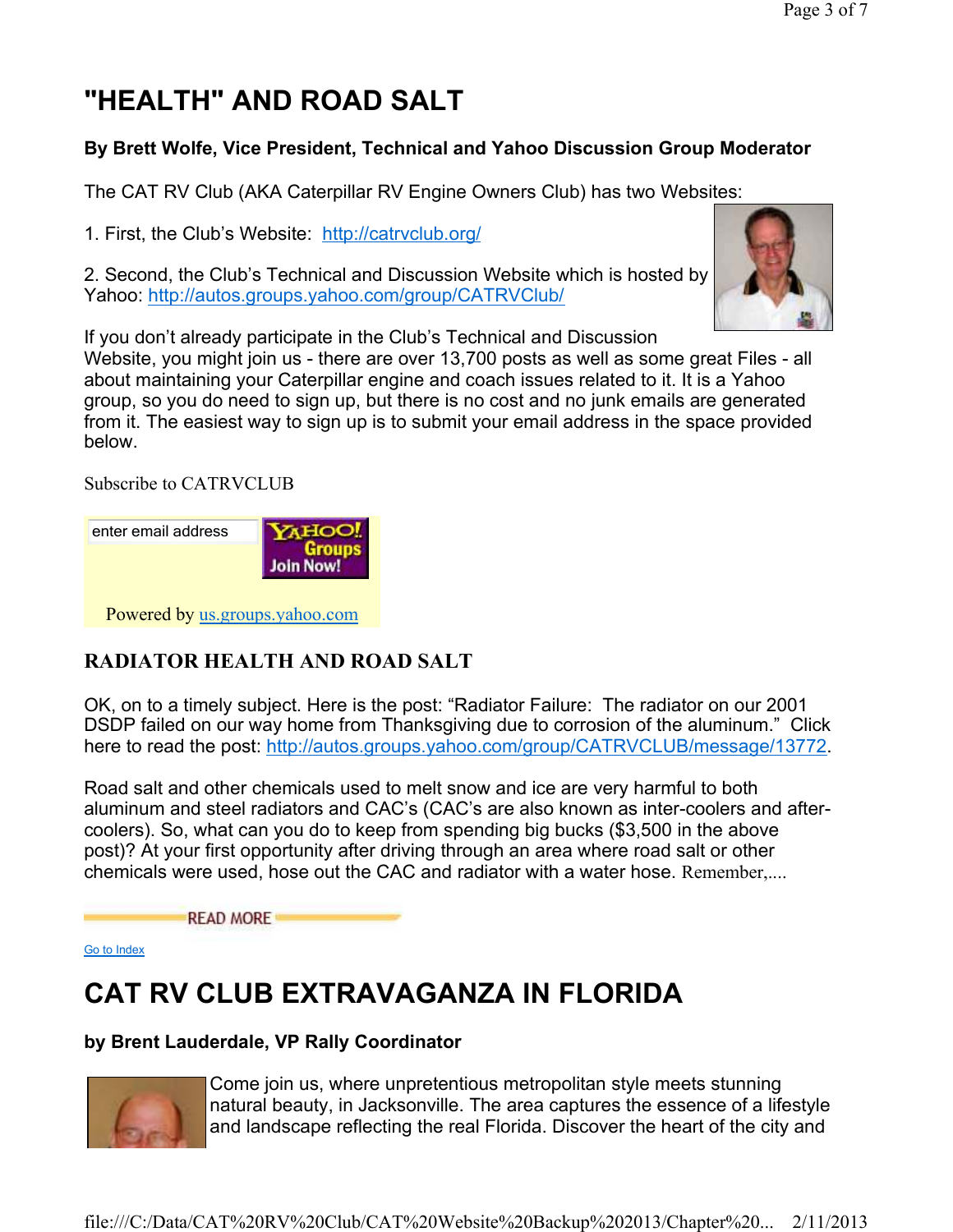endless stretches of pristine beaches, while exploring the region's unique shopping, and warm Southern hospitality. Make Plans NOW to meet ole friends plus make new ones, and have a grand time at Flamingo Lake RV Resort, Jacksonville, FL.

Sign up now for our Feb. 28 - Mar. 4, 2011 rally in Jacksonville, FL. Early registration is recommended as we only have room for 65 coaches at Flamingo Lakes RV Resort. We can't wait to see you... we still have spots available but reservations are coming in every day. Don't wait -- send your application in NOW! You can always phone Kathé (501 984- 3148) to ensure you have a reservation – she will pencil you in!

Safe Travels from Brent & your Rally Hosts . . . Julie & Brent Lauderdale; Kathé & Derrel Letulle. The Program Schedule is in the final stages of completion, with many of the details already available at - Program Schedule. Can't wait? Go to the CAT RV Club website to Register. Check out the rally campground resort site at - http://www.flamingolake.com/.

Go to Index

### **FLORIDA CRAFT PROJECT INFORMATION**

#### **By Kathé Letulle, Rally Co-Host**

WOW! Dianne Wolfe presented a beautiful bottle craft at the CAT Newport, OR, rally. To build on her idea, at the Florida CAT Rally, we will make an independent container identifier. For individual identifiers, we will use a serving utensil and sparkling craft identifiers. So, start gathering your serving utensils for this craft. Bring as many as you want and we will help you pick out the best for decorating. I can report that these two crafts are fabulous because I tested them with a group of friends. THEY WERE A HIT!!! You should have seen the results at the POT LUCK! I cannot wait to have you make these yourselves and show them off.

More to come in the next eNews and in rally attendee emails, including pictures!

Go to Issue Index

## **MEMBERSHIP REPORT**

**By Ken Carpenter, VP Membership & Webmaster**

### **Your Membership Renewal Date is [renewal\_date]**

All Club memberships renew on a "class" basis annually on November 1. Reminders, either by mail or by email, have been sent to everyone whose membership has expired. If you've been procrastinating, please hesitate no longer. Also, just so you know, your membership renewal date is [Renewal\_date]. If the renewal date does not say 2011 or greater you need to click on one of the options at the bottom of this article.



The 2011 Membership renewal is approximately 10% ahead of this time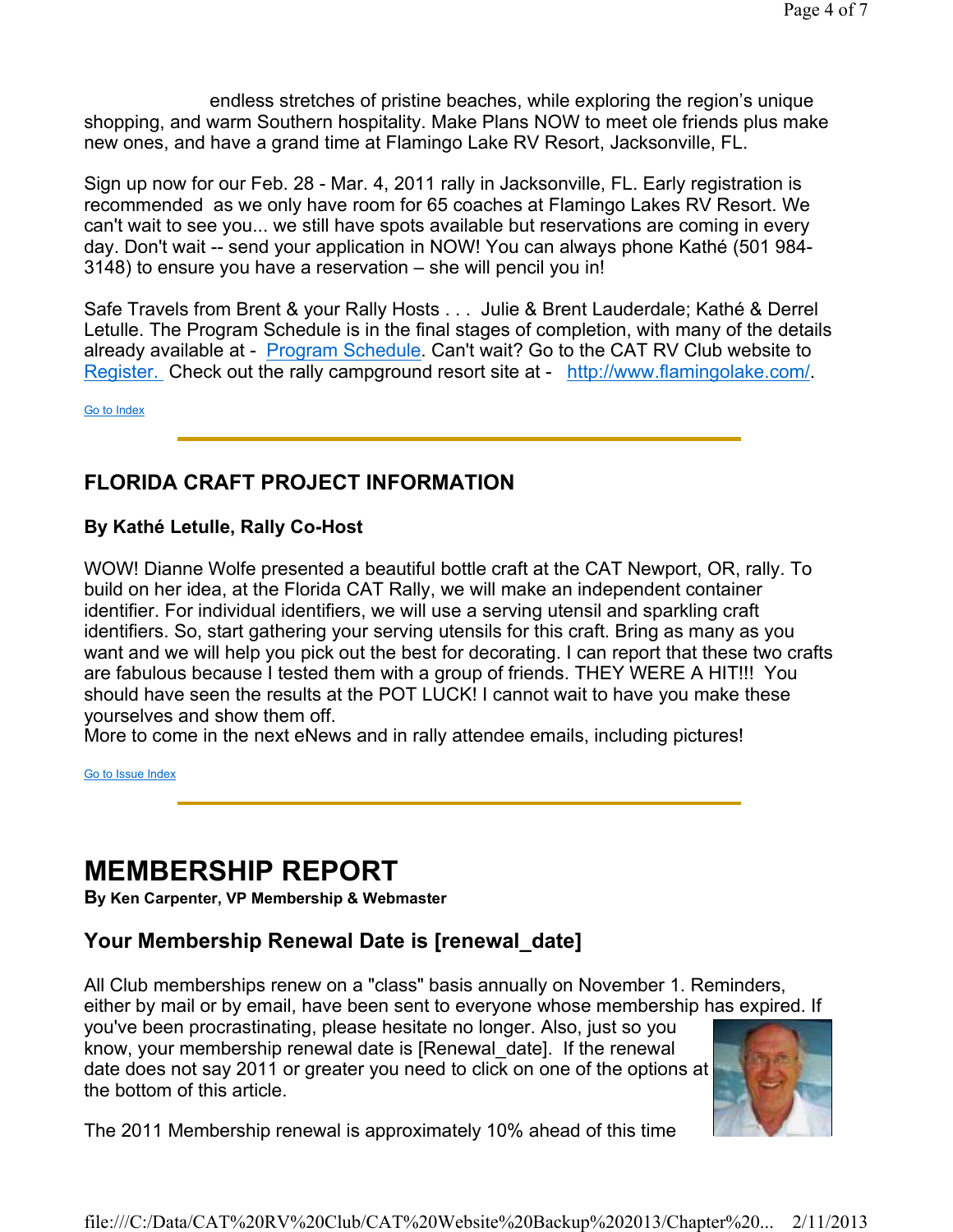last year. Total membership is at 1,152 this month versus 1,157 this time a year ago. Overall, we are pleased that new member recruiting has essentially replaced the normal turnover we experience as a result of many members only being a part of our mobile life style for a few years.

We changed the Membership and 10% Caterpillar Discount Card process this year. In order to reduce production and mailing expenses, the "Punch Out" card on expensive 4 color enamel paper was replaced by incorporating the "Card" into either an email or one page letter. The first batch of 2011 Membership cards were placed in the mail or sent electronically on December 7. If you received your Membership Card electronically and can not print it satisfactorily, please let me know (membership@catrvclub.org). You will need the 2011 Membership card in order to receive the 10% discount on genuine Caterpillar parts purchased for your RV.

Renewal can be made by taking advantage of one of the PayPal options or by mailing in your check. The printed form is not required if you have not changed your contact information but please do remember to put your FMCA number on the check. To renew now, click

on:

- To pay by credit card using PayPal, click here **PAYPAL**.

- To download a form and complete and mail with your check, click here DOWNLOAD FORM.

FMCA rules call for Chapters to mark a membership as open but inactive during the first 90 days following membership expiration. As of today, 426 memberships fall into this category.

If the date shown above is 11/1/2010 your membership in the CAT RV Club has expired the grace period is about to run out and YOU WILL NOT RECEIVE your Caterpillar 10% discount during 2011 if you do not renew. If you have questions, please contact me (catrvclubmembership@gmail.com).

Your Membership and Caterpillar 10% discount card will be sent to you by email shortly after your renewal is processed.

Go to Issue Index

## **NEW CAT RV CLUB MEMBERS**

#### **By Ken Carpenter**

Please join us in extending a warm Welcome to the following new Club members! There were 11 new member families joining the Club during this past month. This brings the total of new members since November 1, 2009 to 231 new families.

FMCA has renewed the Dozen Does It Program for 2011. Each chapter member who signs up a new FMCA member will receive a thank-you letter, a \$10 recruitment coupon, and a postcard from FMCA's national office. (The \$10 coupon can be used toward the payment of his/her FMCA dues, or toward the purchase of FMCA or Camping World merchandise.)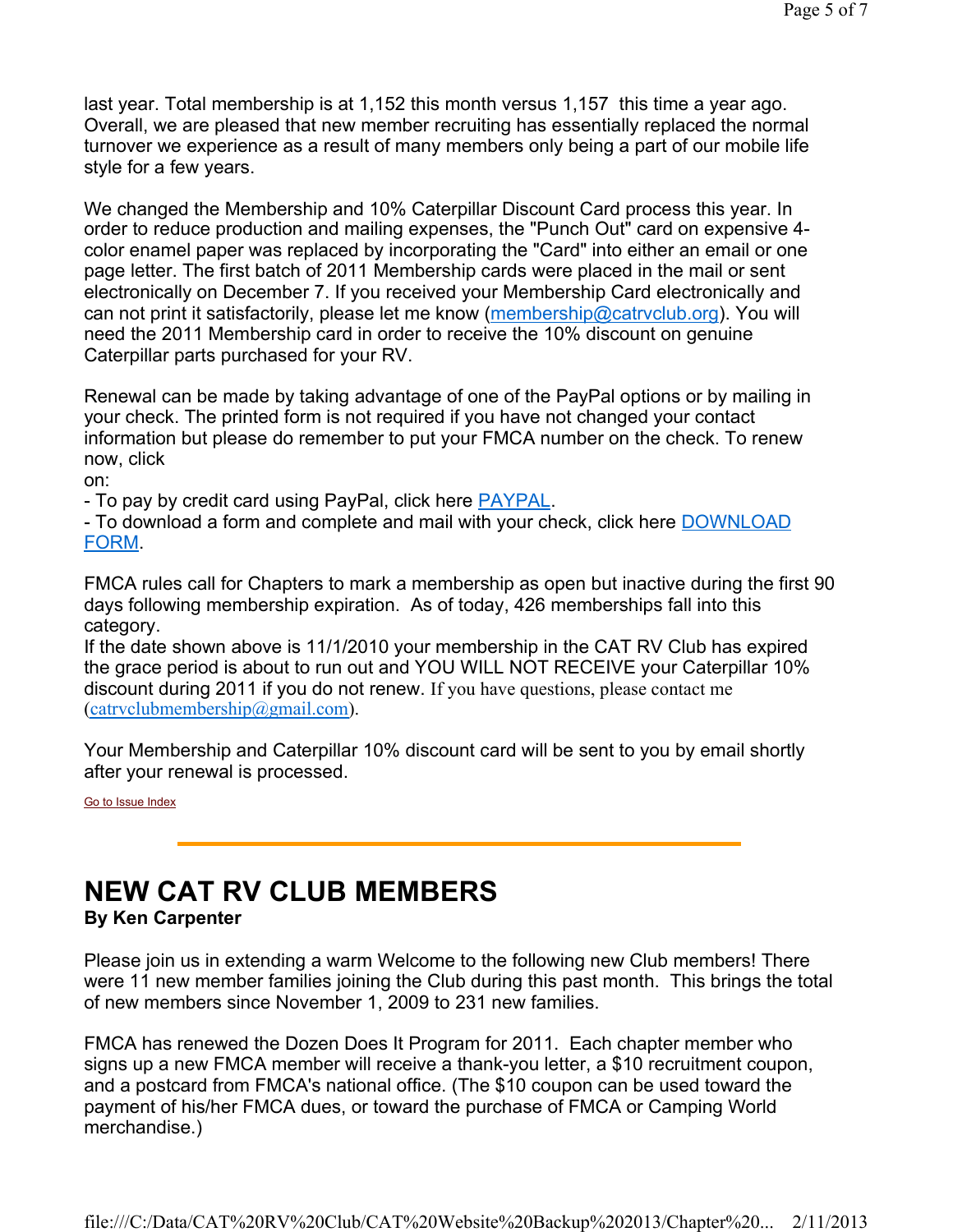Thank you to everyone who helped recruit new members and contribute to the continued growth and development of the Club.

| Name, City, State/Province           | Name, City, State/Province             | Name, City, State /<br><b>Province</b> |
|--------------------------------------|----------------------------------------|----------------------------------------|
| Paul & Janice Bowers                 | Mike & Bridgette Bunch                 | Victor & Judy Chaney                   |
| Mobile, AL                           | Kerrville, TX                          | Medford, OR                            |
| Donald & Linda Greig                 | Ron & Carla Harbour                    | Larry & Donna Langford                 |
| Emery, SD                            | Livingston, TX                         | Livingston, TX                         |
| Jerry & Deborah Lavite               | Michael & Deborah Maniaci              | Gary & Liz Rightmeier                  |
| Anderson, MO                         | Branson, MO                            | Groton, NY                             |
| Ronald & Bette Ringhand<br>Athol, ID | Lloyd & Linda Waters<br>Pine Ridge, FL |                                        |

Go to Index

### **DO YOU NEED TO CHANGE YOUR CONTACT INFORMATION?**

If you have changed your mailing address, email address, or cell phone, please do not forget to tell us about it. Let us know by sending an email to membership@catrvclub.org. Please include your FMCA number. Also, we can not share this information with FMCA, so let them know as well: http://www.fmca.com. In addition, any email address changes need to be submitted to iContact using the Manage Your Subscription link at the bottom of this page.

**Go to Index** 

| <b>CLUB RESOURCES</b>                                                                                           |                                                                                           |                                                                                                |  |
|-----------------------------------------------------------------------------------------------------------------|-------------------------------------------------------------------------------------------|------------------------------------------------------------------------------------------------|--|
| ▶ What's New<br>$\blacktriangleright$ Membership<br>▶ Business Matters<br>► FMCA Convention Info<br>▶Rally Info | $\triangleright$ Safety<br>▶ Newsletter<br>▶ Photos<br>Cat RV Centers<br>Dealer Discounts | $\blacktriangleright$ Links<br>Travel Tidbits<br>Tech Tidbits<br>Contacts<br>About CAT RV CLUB |  |
|                                                                                                                 |                                                                                           |                                                                                                |  |